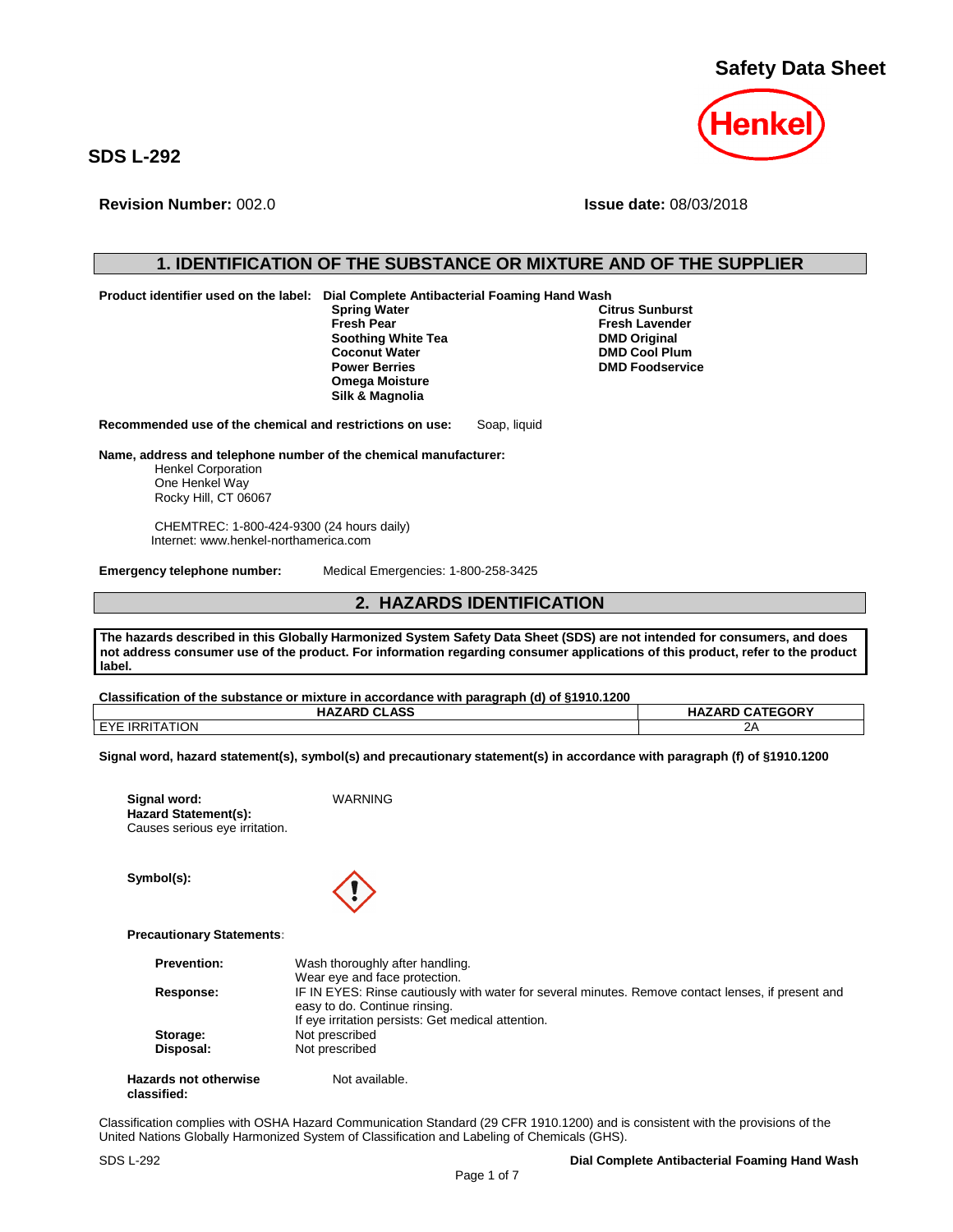# **3. COMPOSITION / INFORMATION ON INGREDIENTS**

**The following chemicals are classified as health hazards in accordance with paragraph (d) of § 1910.1200.**

| <b>Chemical Name*</b>                                                                                      | <b>CAS Number (Unique</b><br>Identifier) | Concentration |
|------------------------------------------------------------------------------------------------------------|------------------------------------------|---------------|
| Glycerol                                                                                                   | $56 - 81 - 5$                            | $1 - 5 \%$    |
| Amines, C10-16-alkyldimethyl, N-oxides                                                                     | 70592-80-2                               | $1 - 5 \%$    |
| 1-Propanaminium, 3-amino-N-(carboxymethyl)-N,N-dimethyl-, N-<br>coco acyl derivs., hydroxides, inner salts | 61789-40-0                               | $0.1 - 1\%$   |
| Benzalkonium Chloride                                                                                      | 8001-54-5                                | 0.13%         |

\*The specific chemical identity and/or exact percentage (concentration) of composition has been withheld because a trade secret is claimed in accordance with paragraph (i) of §1910.1200.

## **4. FIRST AID MEASURES**

#### **Description of necessary measures**

| Inhalation:          | First aid measures not required.                                                                                                               |
|----------------------|------------------------------------------------------------------------------------------------------------------------------------------------|
| <b>Skin contact:</b> | First aid measures not required. Cosmetic product and therefore not necessary.                                                                 |
| Eye contact:         | Rinse eyes with plenty of water until no evidence of product remains. Get medical attention if<br>pain or irritation develops.                 |
| Ingestion:           | Dilution by rinsing the mouth and giving water or milk to drink is generally recommended. Contact<br>physician or local poison control center. |

#### **Most important symptoms and effects, both acute and delayed**

After eye contact: May cause moderate to severe irritation. After skin contact: Repeated or prolonged excessive exposure may cause irritation or dermatitis. After inhalation: Unlikely to occur due to the physical properties of the product. At elevated temperatures, vapors or mists may cause irritation. After ingestion: Ingestion may cause irritation of mouth, throat, digestive tract, diarrhea and vomiting.

#### **Indication of any immediate medical attention and special treatment needed**

After eye contact: Rinse eyes with plenty of water until no evidence of product remains. After skin contact: Rinse affected area with mild soap and water until no evidence of product remains. After inhalation: Remove from exposure area to fresh air. After ingestion: Administer immediately plenty of water. With ingestion of larger quantities (in adults one tablespoon) or in the case of discomfort or pain seek immediate medical attention.

## **5. FIRE FIGHTING MEASURES**

### **Suitable (and unsuitable) extinguishing media**

**Suitable extinguishing media:** Dry chemical, carbon dioxide, water spray or regular foam.

**Unsuitable extinguishing media:** None known

**Specific hazards arising from the chemical**

carbon oxides. nitrogen oxides

**Special protective equipment and precautions for fire-fighters**

In case of fire, wear a full-face positive-pressure self-contained breathing apparatus and protective suit. Avoid breathing vapors, keep upwind. Isolate area. Keep unnecessary personnel away.

## **6. ACCIDENTAL RELEASE MEASURES**

### **Personal precautions, protective equipment and emergency procedures**

Wear skin, eye and respiratory protection as recommended in Section 8. Stop leak if you can do it without risk. Spills present a slipping hazard. Keep unnecessary personnel away. Ventilate spill area if possible. Make sure area is slip-free before re-opening to traffic.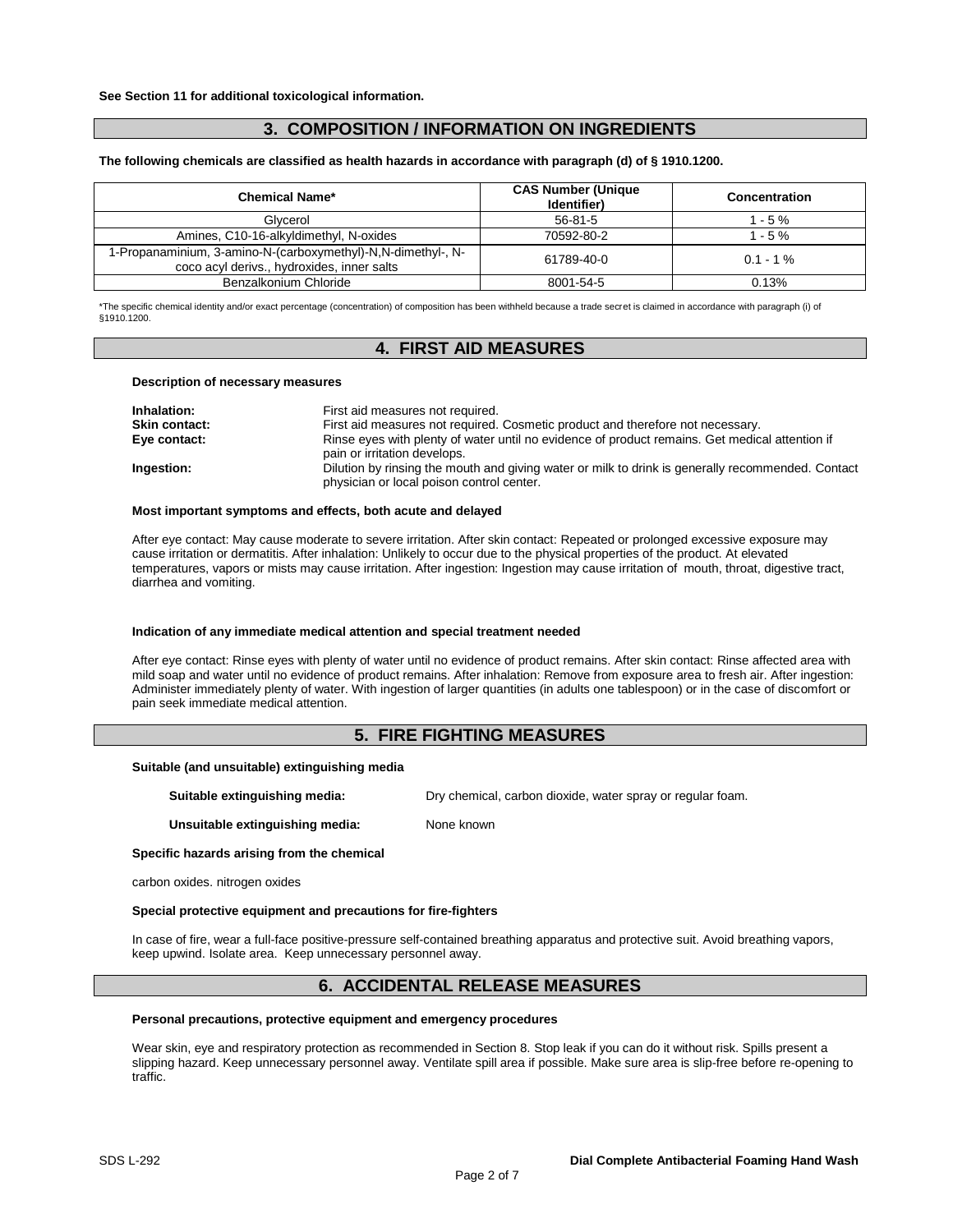### **Environmental precautions**

Small or household quantities may be disposed in sewer or other liquid waste system. For larger quantities check with your local disposal authorities.

### **Methods and materials for containment and cleaning up**

SMALL SPILLS: Contain and absorb with sand or other absorbent material and place into clean, dry containers for later disposal. Wash site of spillage thoroughly with water. LARGE SPILLS: Dike far ahead of spill to prevent further movement. Recover by pumping or by using a suitable absorbent material and place into containers for later disposal. Dispose in suitable waste container.

## **7. HANDLING AND STORAGE**

### **Precautions for safe handling**

Do not get in eyes. Do not take internally. Use with adequate ventilation. Avoid generating aerosols and mists.

### **Conditions for safe storage, including any incompatibilities**

Store in original containers in a cool dry area. Storage areas for large quantities (warehouse) should be well ventilated. Keep the containers tightly closed when not in use.

## **8. EXPOSURE CONTROLS / PERSONAL PROTECTION**

**OSHA permissible exposure limit (PEL), American Conference of Governmental Industrial Hygienists (ACGIH) Threshold Limit Value (TLV), and any other exposure limit used or recommended by the chemical manufacturer, importer, or employer preparing the safety data sheet, where available.**

| Hazardous Component(s) | <b>ACGIH TLV</b> | <b>OSHA PEL</b>                                                    | <b>AIHA WEEL</b> | <b>OTHER</b> |
|------------------------|------------------|--------------------------------------------------------------------|------------------|--------------|
| Glycerol               | None             | 5 mg/m3 PEL<br>Respirable fraction.<br>15 mg/m3 PEL Total<br>dust. | None             | None         |

### **Appropriate engineering controls**

Provide local exhaust or general dilution ventilation to keep exposure to airborne contaminants below the permissible exposure limits where mists or vapors may be generated.

### **Individual protection measures**

| Respiratory: | Air contamination monitoring should be carried out where mists or vapors are likely to be<br>generated, to assure that the employees are not exposed to airborne contaminants above the<br>permissible exposure limits. |
|--------------|-------------------------------------------------------------------------------------------------------------------------------------------------------------------------------------------------------------------------|
| Eye:         | Splash-proof safety glasses are required to prevent eye contact where splashing of product may<br>occur.                                                                                                                |
| Hand/Body:   | Protective gloves are required where repeated or prolonged skin contact may occur.<br>Protective clothing is required where repeated or prolonged skin contact may occur.                                               |

## **9. PHYSICAL AND CHEMICAL PROPERTIES**

| Appearance:                              | liquid                       |
|------------------------------------------|------------------------------|
| Odor:                                    | fruity, floral               |
| Odor threshold:                          | Not available.               |
| pH:                                      | $5.0 - 6.4$ (25 °C)          |
| Melting point/ range:                    | Not available.               |
| Boiling point/range:                     | Not available.               |
| Flash point:                             | $>$ 93.3 °C ( $>$ 199.94 °F) |
| <b>Evaporation rate:</b>                 | Not available.               |
| Flammable/Explosive limits - lower:      | Not available.               |
| Flammable/Explosive limits - upper:      | Not available.               |
| Vapor pressure:                          | Not available.               |
| Vapor density:                           | Not available.               |
| Solubility in water:                     | Soluble                      |
| Partition coefficient (n-octanol/water): | Not available.               |
| Autoignition temperature:                | Not available.               |
| <b>Decomposition temperature:</b>        | Not available.               |
| Viscosity:                               | Not available.               |
| <b>VOC content:</b>                      | Not available.               |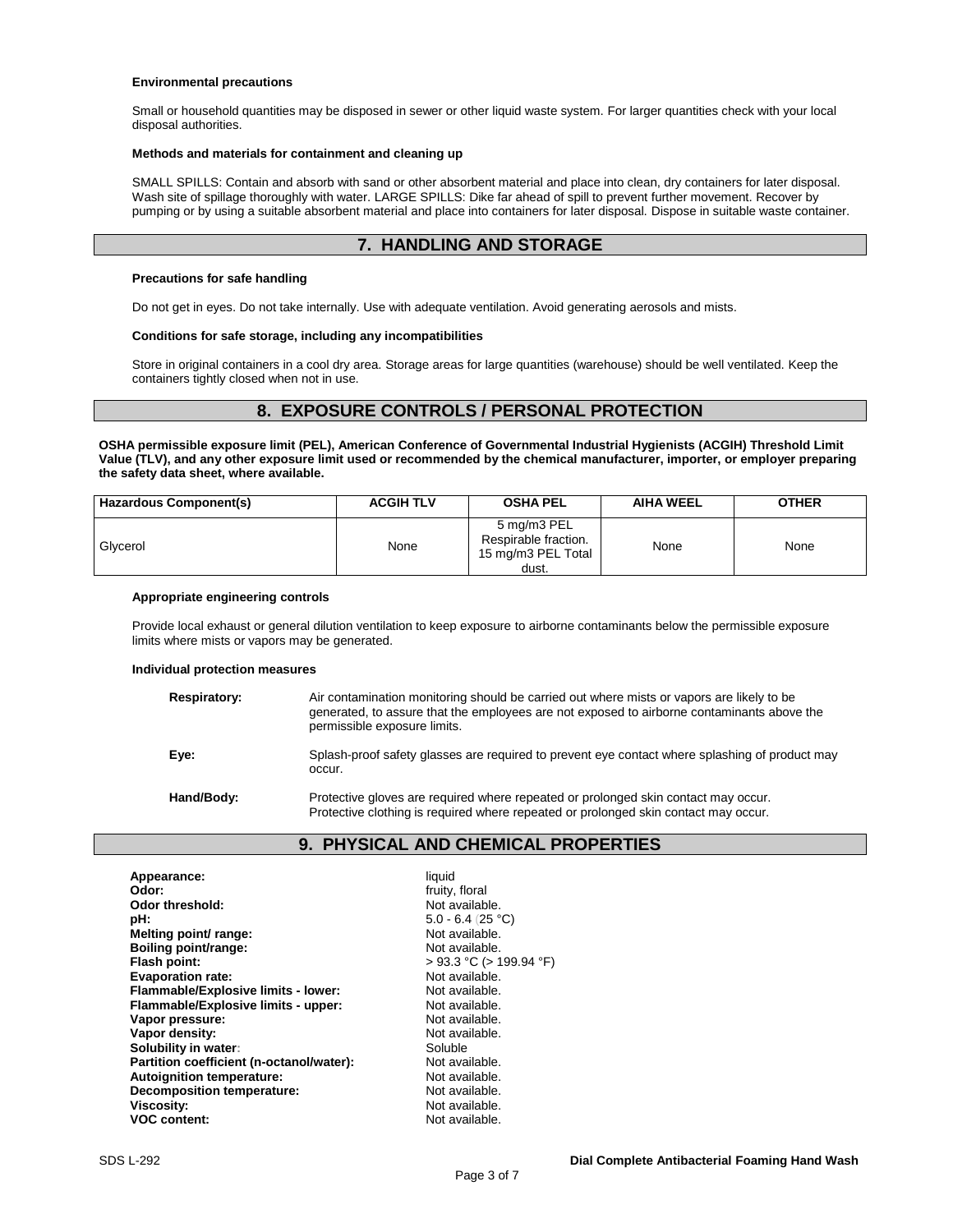# **10. STABILITY AND REACTIVITY**

| <b>Reactivity:</b>                          | This product may react with strong alkalies.                                                        |
|---------------------------------------------|-----------------------------------------------------------------------------------------------------|
| <b>Chemical stability:</b>                  | Stable under normal ambient temperature $(70^{\circ}F, 21^{\circ}C)$ and pressure (1 atm).          |
| Possibility of hazardous<br>reactions:      | Hazardous polymerization has not been reported to occur under normal temperatures and<br>pressures. |
| Conditions to avoid:                        | Avoid storing in direct sunlight and avoid extremes of temperature.                                 |
| Incompatible materials:                     | Strong oxidizers and alkalis.                                                                       |
| <b>Hazardous decomposition</b><br>products: | Thermal decomposition may release toxic and/or hazardous gases, including ammonia.                  |

# **11. TOXICOLOGICAL INFORMATION**

### **Likely routes of exposure including symptoms related to characteristics**

| Inhalation:                             | Unlikely to occur due to the physical properties of the product. At elevated temperatures,<br>vapors or mists may cause irritation.                                |
|-----------------------------------------|--------------------------------------------------------------------------------------------------------------------------------------------------------------------|
| Skin contact:                           | No adverse effects anticipated from normal use.                                                                                                                    |
| Eye contact:                            | May cause moderate to severe irritation.                                                                                                                           |
| Ingestion:                              | May cause mild gastrointestinal irritation with nausea, vomiting, diarrhea and abdominal pain.                                                                     |
| <b>Physical/Chemical:</b>               | No physical/chemical hazards are anticipated for this product.                                                                                                     |
| Other relevant toxicity<br>information: | This product is a personal care or cosmetic product. Direct contact with eyes may cause<br>irritation. No adverse effects are anticipated to skin from normal use. |

### **Numerical measures of toxicity, including delayed and immediate effect**

| Hazardous Component(s)                                                                                        | LD50s and LC50s                                                                                           | Immediate and Delayed Health Effects |
|---------------------------------------------------------------------------------------------------------------|-----------------------------------------------------------------------------------------------------------|--------------------------------------|
| Glycerol                                                                                                      | None                                                                                                      | Irritant, Nuisance dust              |
| Amines, C10-16-alkyldimethyl, N-oxides                                                                        | None                                                                                                      | No Data                              |
| 1-Propanaminium, 3-amino-N-<br>(carboxymethyl)-N,N-dimethyl-, N-coco<br>acyl derivs., hydroxides, inner salts | None                                                                                                      | Irritant, Allergen                   |
| Benzalkonium Chloride                                                                                         | Oral LD50 (RAT) = 240 mg/kg<br>Oral LD50 (RAT) = $300 \text{ mg/kg}$<br>Dermal LD50 (RAT) = $1.420$ mg/kg | No Data                              |

### **Carcinogenicity information**

| Hazardous Component(s)                                                                                        | <b>NTP Carcinogen</b> | <b>IARC Carcinogen</b> | <b>OSHA Carcinogen</b> |
|---------------------------------------------------------------------------------------------------------------|-----------------------|------------------------|------------------------|
| Glycerol                                                                                                      | No.                   | NΟ                     | No                     |
| Amines, C10-16-alkyldimethyl, N-oxides                                                                        | No                    | No                     | No                     |
| 1-Propanaminium, 3-amino-N-<br>(carboxymethyl)-N,N-dimethyl-, N-coco<br>acyl derivs., hydroxides, inner salts | No                    | No                     | No                     |
| Benzalkonium Chloride                                                                                         | No                    | No                     | No                     |

**Carcinogenicity** None of the ingredients in this product are listed as carcinogens by the International Agency for Research on Cancer (IARC), the National Toxicology Program (NTP) or the Occupational Safety and Health Administration (OSHA). **Mutagenicity**<br>**Toxicity for reproduction** Mone of the ingredients in this product are known as reproductive, fetal, (<br>Foxicity for reproduction Mone of the ingredients in this product are known as reproductive, fetal, None of the ingredients in this product are known as reproductive, fetal, or developmental hazards.

# **12. ECOLOGICAL INFORMATION**

### **Aquatic Toxicity:**

This product is anticipated to be safe for the environment at concentrations predicted in household settings under normal use conditions. The following toxicity information is available for the hazardous ingredient(s) when used as technical grade and is provided as reference for the occupational settings.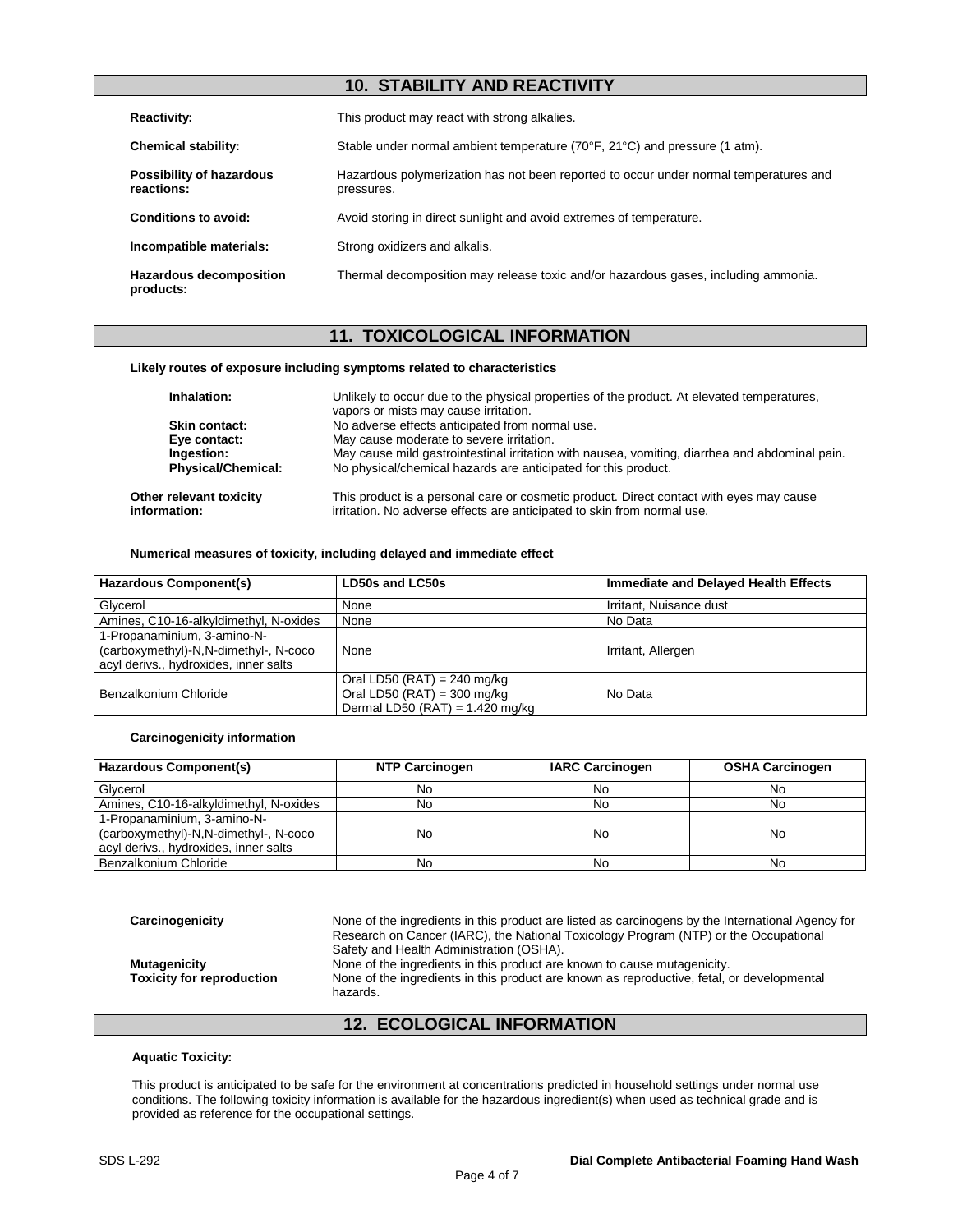## **Toxicity to fish:**

The aquatic toxicity profile of this product has not been determined.

## **Toxicity to aquatic invertebrates:**

The aquatic toxicity profile of this product has not been determined.

### **Toxicity to algae:**

The aquatic toxicity profile of this product has not been determined.

### **Persistence and degradability**

| Hazardous substances<br>CAS-No.                                                                                                    | <b>Result value</b>         | Route of<br>application | <b>Species</b> | <b>Method</b>                                                                              |
|------------------------------------------------------------------------------------------------------------------------------------|-----------------------------|-------------------------|----------------|--------------------------------------------------------------------------------------------|
| Glycerol<br>$56 - 81 - 5$                                                                                                          | readily biodegradable       | aerobic                 | $90 - 94%$     | EU Method C.4-E<br>(Determination of the "Ready"<br>BiodegradabilityClosed Bottle<br>Test) |
| Amines, C10-16-<br>alkyldimethyl, N-oxides<br>70592-80-2                                                                           | readily biodegradable       | aerobic                 | 90 %           | OECD Guideline 301 B (Ready<br>Biodegradability: CO2 Evolution<br>Test)                    |
| 1-Propanaminium, 3-amino-<br>N-(carboxymethyl)-N,N-<br>dimethyl-, N-coco acyl<br>derivs., hydroxides, inner<br>salts<br>61789-40-0 | readily biodegradable       | aerobic                 | 86 %           | OECD Guideline 301 D (Ready<br>Biodegradability: Closed Bottle<br>Test)                    |
|                                                                                                                                    | inherently<br>biodegradable | aerobic                 | $97 - 100 %$   | EU Method C.9<br>(Biodegradation: Zahn-Wellens<br>Test)                                    |
| Quaternary ammonium<br>compounds,<br>alkylbenzyldimethyl,<br>chlorides<br>8001-54-5                                                | inherently<br>biodegradable | aerobic                 | 98 %           | EU Method C.9<br>(Biodegradation: Zahn-Wellens<br>Test)                                    |
|                                                                                                                                    | readily biodegradable       | aerobic                 | >60%           | OECD Guideline 301 D (Ready<br>Biodegradability: Closed Bottle<br>Test)                    |

## **Bioaccumulative potential**

The bioaccumulation potential of this product has not been determined.

### **Mobility in soil**

The mobility of this product (in soil and water) has not been determined.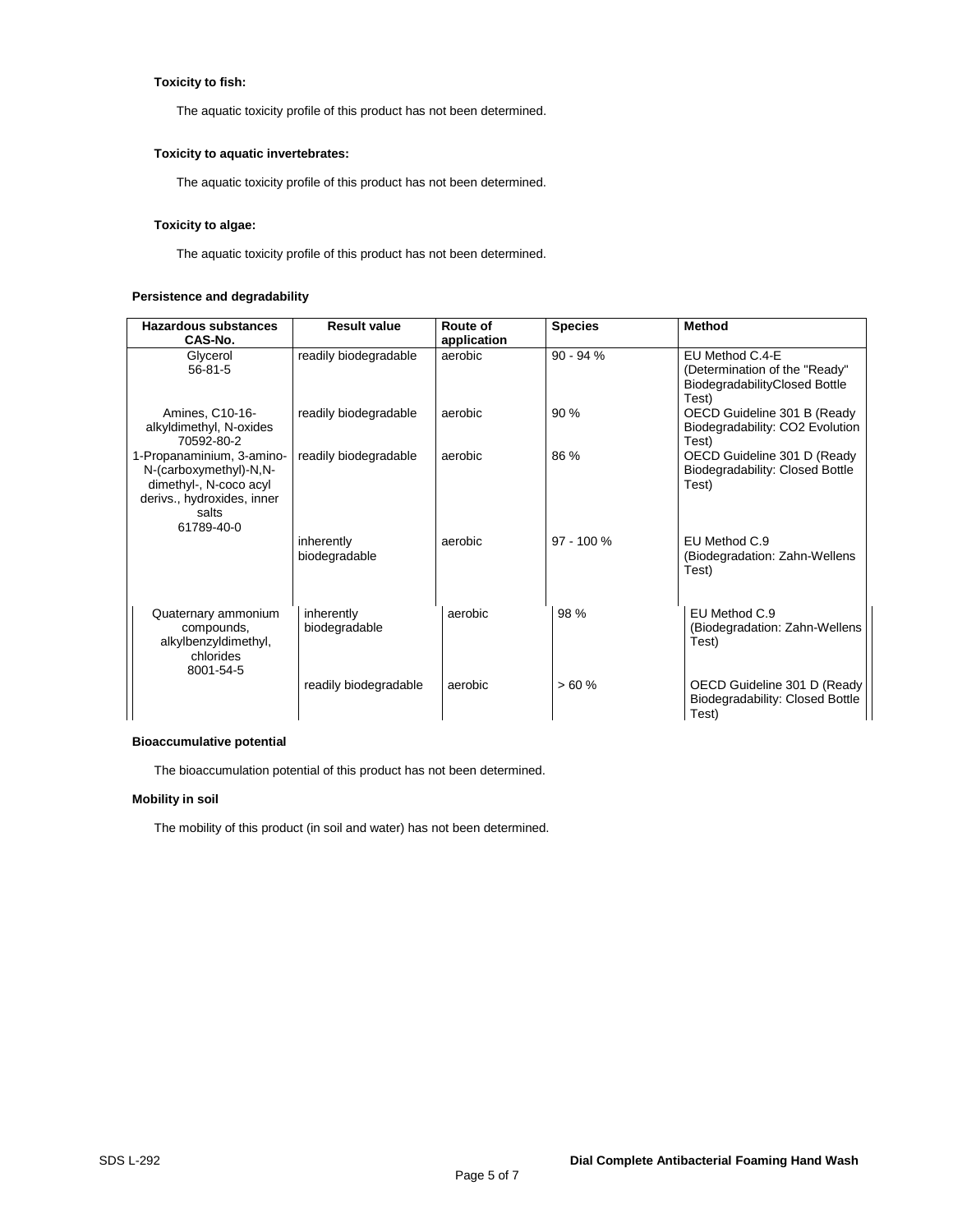# **13. DISPOSAL CONSIDERATIONS**

| Description of waste residues:                     |                                                                                                                               |
|----------------------------------------------------|-------------------------------------------------------------------------------------------------------------------------------|
| Hazardous waste number:                            | Not regulated                                                                                                                 |
| Safe handling and disposal methods:                |                                                                                                                               |
| Recommended method of disposal:                    | This product is not a RCRA hazardous waste and can be disposed of in<br>accordance with federal, state and local regulations. |
| Disposal of uncleaned packages:<br>Place in trash. |                                                                                                                               |
| <b>14. TRANSPORT INFORMATION</b>                   |                                                                                                                               |

**The information in this section is for reference only and should not take the place of a shipping paper (bill of lading) specific to an order. Please note that the proper shipping classification may vary by packaging, properties, and mode of transportation.**

| U.S. Department of Transportation Ground (49 CFR) |               |  |
|---------------------------------------------------|---------------|--|
| Proper shipping name:                             | Not regulated |  |
| Hazard class or division:                         | None          |  |
| <b>Identification number:</b>                     | None          |  |
| Packing group:                                    | None          |  |
| International Air Transportation (ICAO/IATA)      |               |  |
| Proper shipping name:                             | Not regulated |  |
| Hazard class or division:                         | None          |  |
| Identification number:                            | None          |  |
| Packing group:                                    | None          |  |
| <b>Water Transportation (IMO/IMDG)</b>            |               |  |
| Proper shipping name:                             | Not regulated |  |
| Hazard class or division:                         | None          |  |
| Identification number:                            | None          |  |
| Packing group:                                    | None          |  |
|                                                   |               |  |

# **15. REGULATORY INFORMATION**

**Occupational safety and health act:** Hazard Communication Standard, 29 CFR 1910.1200(g) Appendix D: The Occupational Safety and Health Administration (OSHA) require that the Safety Data Sheets (SDSs) are readily accessible to employees for all hazardous chemicals in the workplace. Since the use pattern and exposure in the workplace are generally not consistent with those experienced by consumers, this SDS may contain health hazard information not relevant to consumer use.

### **United States Regulatory Information**

| <b>TSCA 8 (b) Inventory Status:</b>                                                                           | All components are listed or are exempt from listing on the Toxic Substances Control Act<br>inventory. |  |
|---------------------------------------------------------------------------------------------------------------|--------------------------------------------------------------------------------------------------------|--|
| <b>TSCA 12 (b) Export Notification:</b>                                                                       |                                                                                                        |  |
| <b>CERCLA/SARA Section 302 EHS:</b><br><b>CERCLA/SARA Section 311/312:</b><br><b>CERCLA/SARA Section 313:</b> | None above reporting de minimis.<br>Not available.<br>None above reporting de minimis.                 |  |
| <b>California Proposition 65:</b>                                                                             | No California Proposition 65 listed chemicals are known to be present.                                 |  |
| <b>Canada Regulatory Information</b>                                                                          |                                                                                                        |  |
| <b>CEPA DSL/NDSL Status:</b>                                                                                  | One or more components are not listed on, and are not exempt from listing on either the                |  |

Domestic Substances List or the Non-Domestic Substances List.